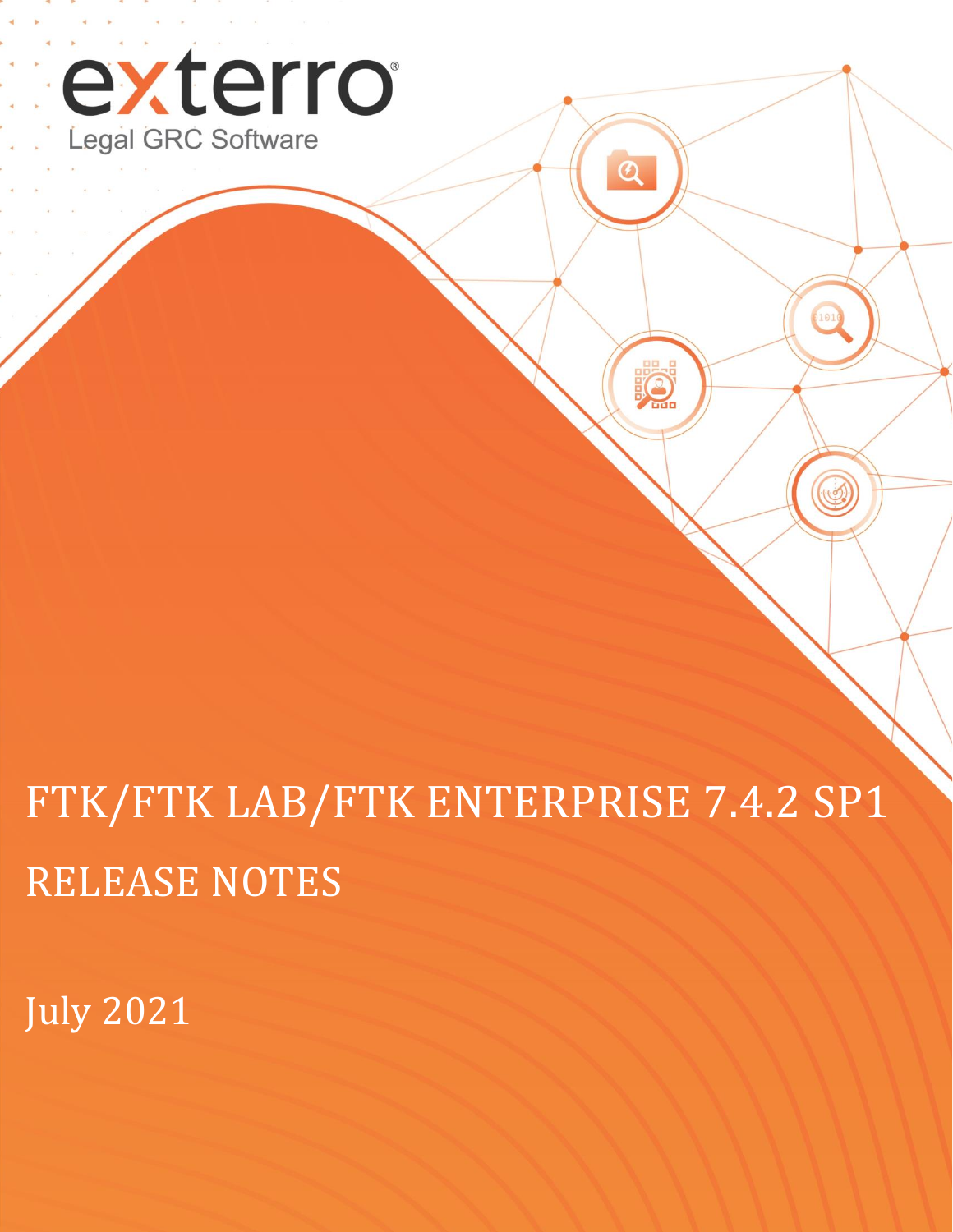

# **Table of Contents**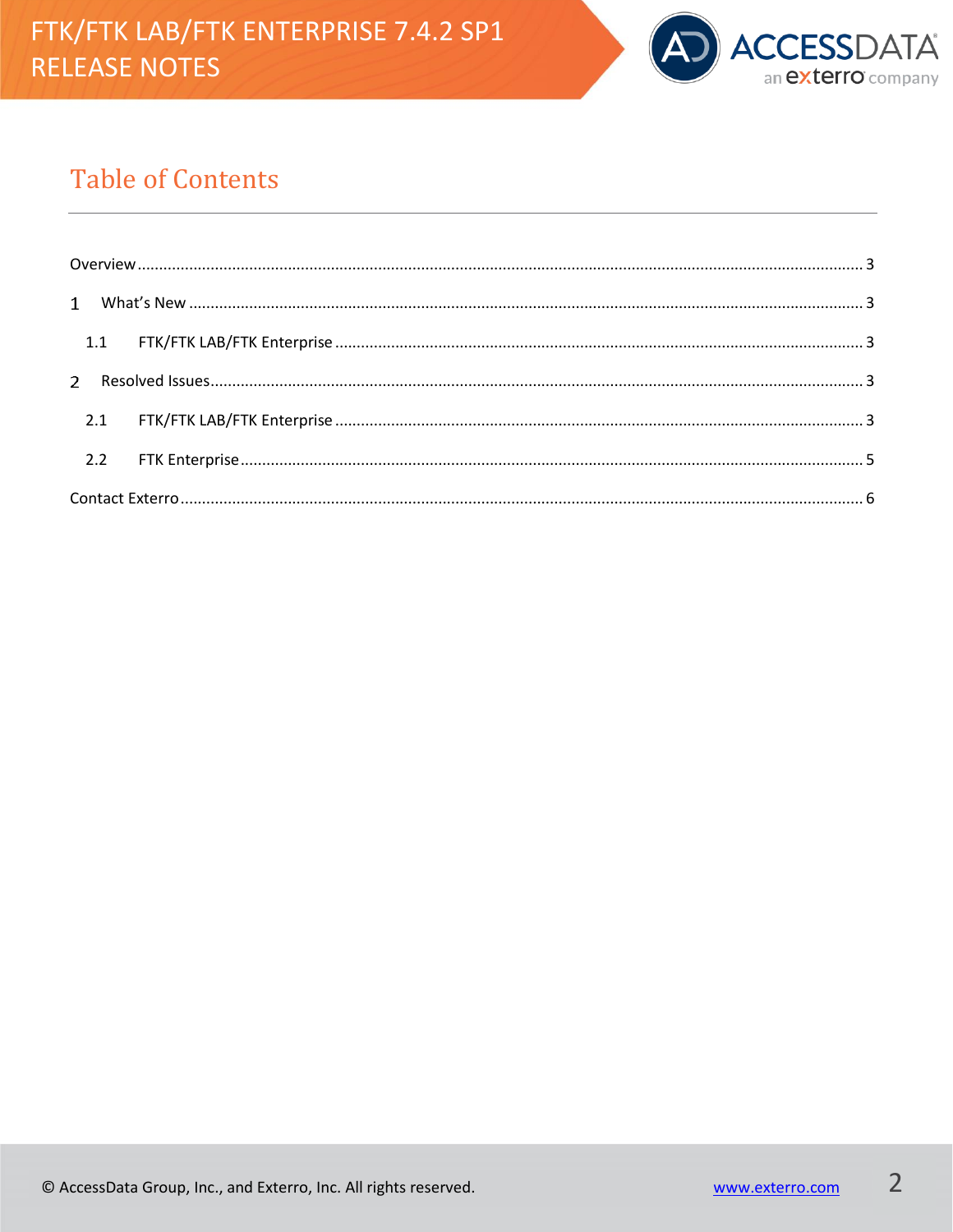# FTK/FTK LAB/FTK ENTERPRISE 7.4.2 SP1 RELEASE NOTES



### <span id="page-2-0"></span>**Overview**

Exterro was founded with the simple vision that applying the concepts of process optimization and data science to how companies manage digital information and respond to litigation would drive more successful outcomes at a lower cost. We remain committed to this vision today. We deliver a fully integrated Legal GRC platform that enables our clients to address their privacy, regulatory, compliance, digital forensics, and litigation risks more effectively and at lower costs. We provide software solutions that help some of the world's largest organizations, law enforcement and government agencies work smarter, more efficiently, and support the Rule of Law.

#### <span id="page-2-1"></span>What's New 1

### <span id="page-2-2"></span>**1.1 FTK/FTK LAB/FTK Enterprise**

- 1. The Column drop-down has been optimized to allow better categorization and use of the menu. (**FCR-1368**)
- 2. The Google searches and other browser searches have been all collectively categorized into 'Searches' in the 'System Summary' section of a case. (**FCR-1326**)

## <span id="page-2-3"></span>Resolved Issues

#### <span id="page-2-4"></span>**2.1 FTK/FTK LAB/FTK Enterprise**

- 1. Optimized performance is ensured during Data Processing when Integrated Security is enabled. (**FCR-1111**)
- 2. Resolved the slowness of integrated security that occurred while executing the Distributed Processing Engines (DPE). (**FCR-1337**)
- 3. Resolved an issue where FTK application crashed and closed while importing filters. (**FCR-1541**)
- 4. Resolved an issue where the '@' symbol in the 'Letters' section of 'Indexing Options' prompt disappeared upon enabling and disabling the 'Modify for TR1 expressions' option. (**FCR-1583**)

*Navigation: Create case > Process Evidences > 'Forensic Processing' > customize > Indexing Options.*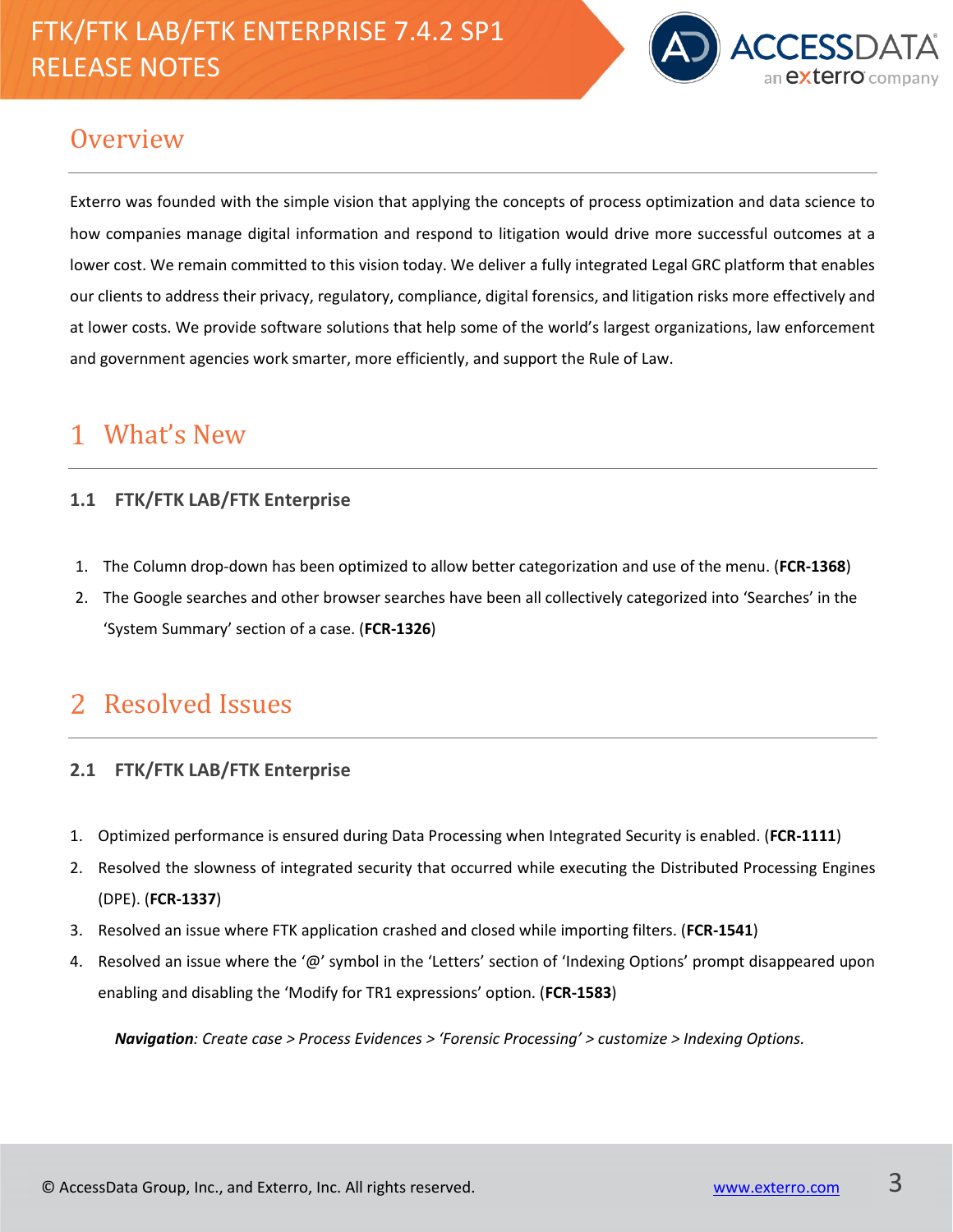# FTK/FTK LAB/FTK ENTERPRISE 7.4.2 SP1 RELEASE NOTES



- 5. Resolved an issue where right-click menu (to delete bookmark, create empty bookmark, and export to project VIC) was not displayed on the bookmarks present in the 'Bookmarks' tab. (**FCR-1327**)
- 6. Resolved an issue where the AutoRSR folder was empty for a Case. (**FCR-1133**)
- 7. Resolved a sporadic issue where the 'Column Sets' drop-down menu disappeared in the File List tab. This issue occurred only when the default text display size of your computer is set to 125% or higher. (**FCR-1134**)
- 8. The Incorrect date and time displayed in the Item List and Viewer section of a Case has been fixed. (**FCR-1157**)
- 9. For better performance, the Collab and Python LibreOffice processing services are now removed from the FTK/Lab/Enterprise application. (**FCR-1175**)
- 10. Resolved an issue where Cases were not created in the shared ADG database when the database was initialized using DBconfig.exe. (**FCR-1185**)
- 11. Resolved an issue where the User Directory data was not extracted in the 'System Summary' tab consistently. (**FCR-1194**)
- 12. Resolved an issue where inconsistent logs were displayed for the operations performed by a user in the 'System Summary' tab (under the 'User Assist' Application category). (**FCR-1239**)
- 13. Resolved an issue where incorrect date and time were displayed for the 'Jump List' files in the 'System Summary'. (**FCR-1243**)
- 14. Resolved an issue where FTK froze without any response during Database optimization upon executing 'System Summary' from the 'Additional Analysis' page. (**FCR-1255**)
- 15. Resolved an issue where FTK 7.4.2 froze without any response during the Database optimization. This issue occurred only when the default 'Processing Profiles' were created in the 7.1 version. (**FCR-1264**)
- 16. Resolved an issue where the CustomDestination entries were not included in the 'Jump List' count of 'System Summary'. (**FCR-1268**)
- 17. Resolved an issue where some of the MRU list data were not parsed in locations such as MRU Folder Access, MRU Recent Files & Folders, and MRU Recent Open/Saved Files. (**FCR-1278**)
- 18. Resolved an issue where incorrect 'Last Write' dates were displayed for the 'Link' files types in the 'System Summary' section of a case. (**FCR-1329**)
- 19. Resolved an issue where the 'Web Page Title' column displayed incorrect information in the 'System Summary' section of a case. (**FCR-1330**)
- 20. Resolved an issue where incorrect tooltip information was displayed for the 'Generate System Summary' field present while customizing the 'Forensic Processing' option during case creation. (**FCR-1335**)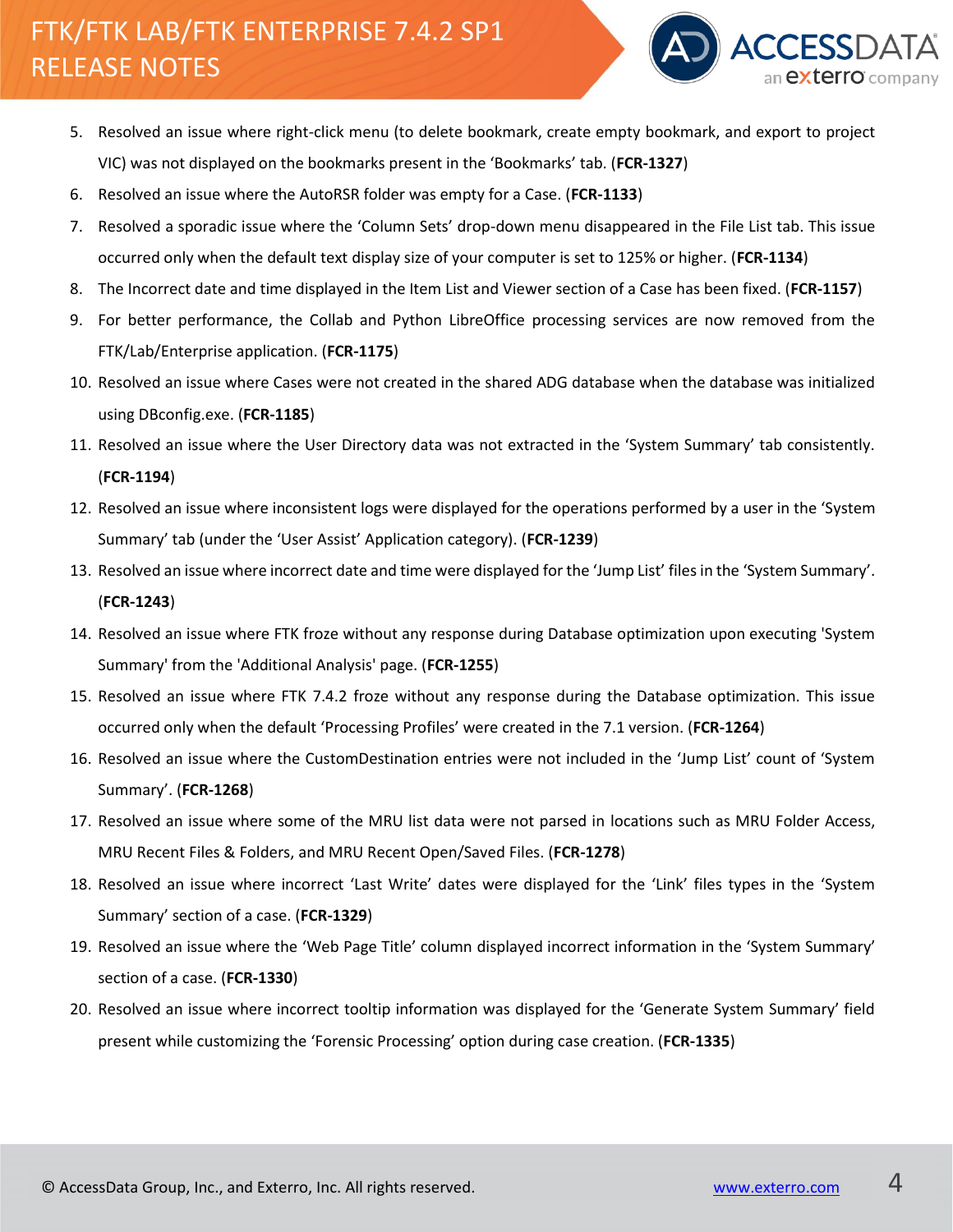

#### <span id="page-4-0"></span>**2.2 FTK Enterprise**

The following fixes are applicable exclusively for FTK Enterprise customers:

- 1. Resolved an issue where the off-network collection job initiated for the computer data source failed upon stopping and restarting the agent services after 30 minutes. (**FCR-1611**)
- 2. Resolved an issue where the users were not able to add Physical Drives as evidence in Enterprise 7.4.2 version. (**FCR-1433**)
- 3. Resolved an issue where the remote collection initiated using Site Server 7.5.0.33 was not processed for the 7.4.2.08 agent. (**FCR-1301**)
- 4. Resolved an issue where the first collection process initiated after installing 7.5.0.9 agent on a computer failed. (**FCR-1302**)
- 5. Resolved an issue where the Remote Collection jobs failed/did not get initiated. This issue occurred only when the coreupdate.pkg file was not available in the public site server directory. (**FCR-1303**)
- 6. Resolved an issue where the value of Active Directory was not automatically set to '1' in Remote Mac Collection for the 'Trusted Users' logged in via FTK application. (**FCR-1328**)